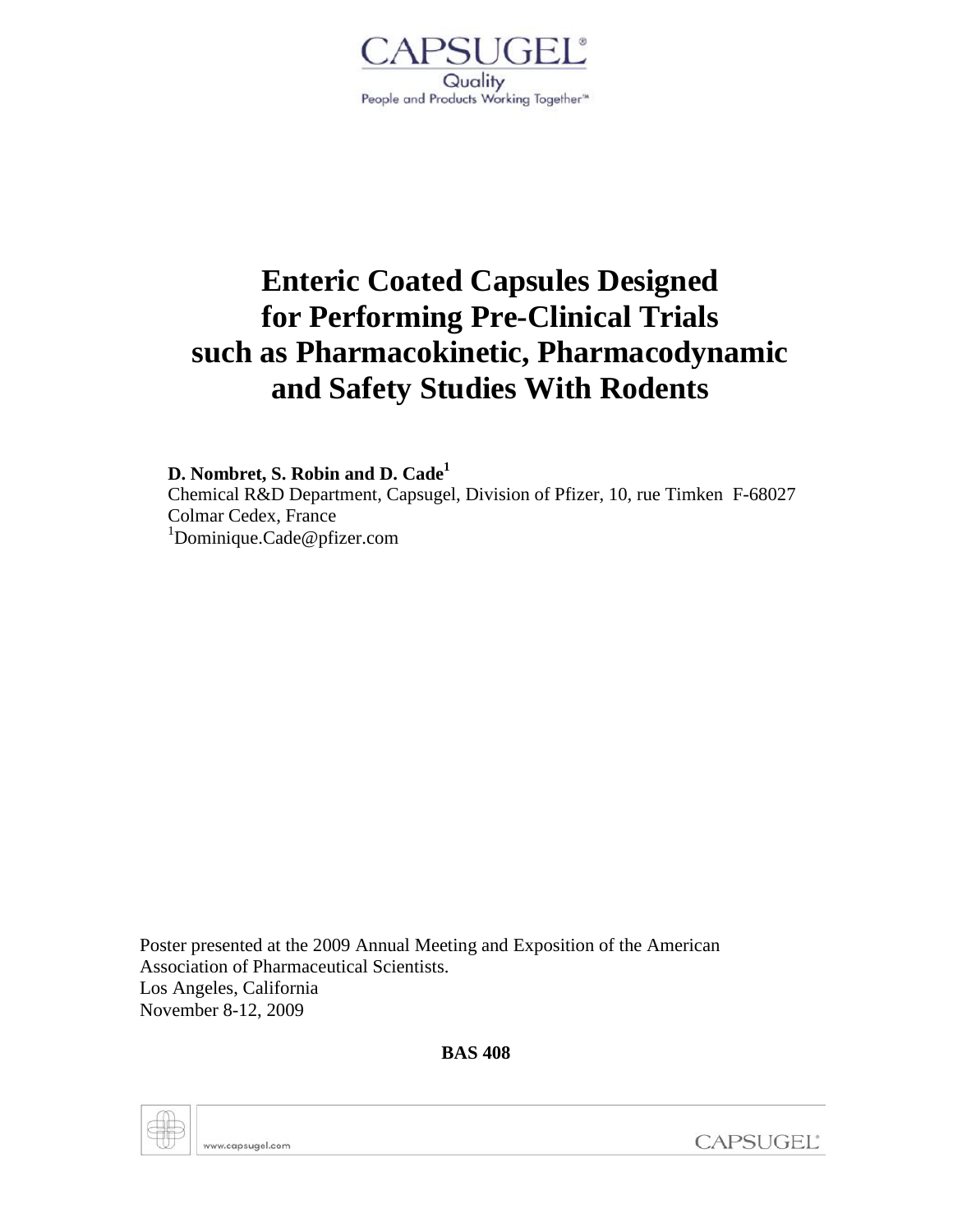

## **Enteric Coated Capsules Designed For Performing Pre-Clinical Trials Such As Pharmacokinetic, Pharmacodynamic and Safety Studies with Rodents**

## **D. Nombret, S. Robin and D. Cade**

Chemical R&D Department, Capsugel, Division of Pfizer, 10, rue Timken F-68027 Colmar Cedex, France

**Key words:** enteric capsules, coating, dissolution, oral dosage form

## **PURPOSE**

## **METHOD**

In the pre-clinical trials of new API, it may be important to control and avoid the stomach's acidic exposure.



The present work illustrates the adaptation of the enteric coating process to Capsugel PCcaps® capsules designed for performing pre-clinical trials and to document their compliance with the definition for USP Enteric oral dosage form to qualify them for *in vivo* testing with rats.





**Capsugel PCcaps™ capsules capacity** 

**~22 µl are filled with caffeine**

# **Dissolution test adaptation**

• Small dissolution sinker developed for method for USP dissolution apparatus 2 (paddle). Test conditions: 50 rpm 37 °C USP SGF fluid without enzyme, Caffeine assay UV wavelength 293 nm.

www.capsugel.com

**CAPSUGEL®**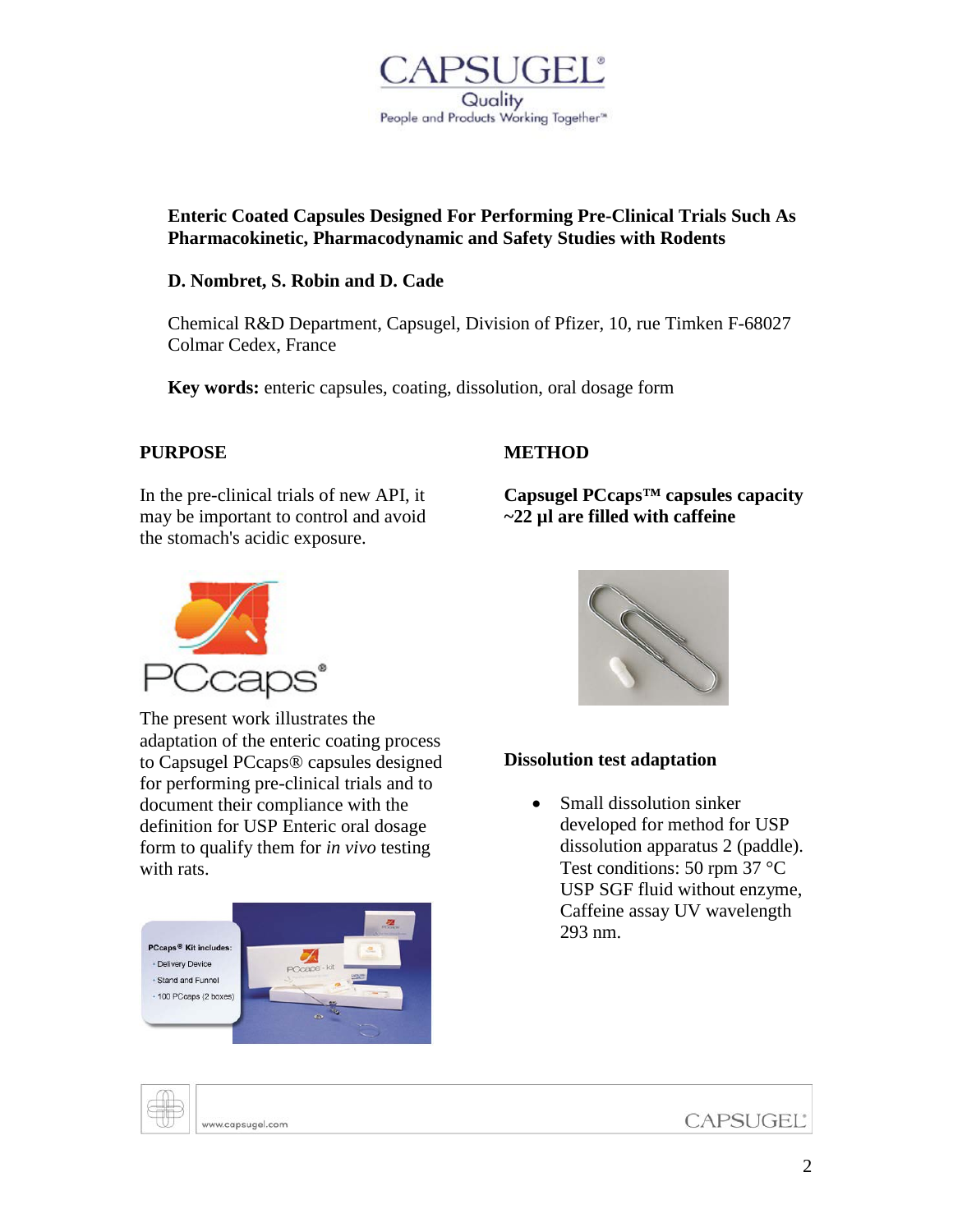



**Dissolution sinker for PCcaps Wire diameter: 0.25 mm**

• Equipment: Dissolution test equipment Sotax AT70 or Vankel VK 7000 and Perkin Elmer Lambda 25.



*In vitro* dissolution of Caffeine from PCcaps<sup>™</sup> in water

We confirmed the ability to measure *in vitro* dissolution of Caffeine from PCcaps<sup>™</sup> with standard USP test protocol.

## **Coating adaptation**

PCcaps<sup>™</sup> coating process adaptation: with Acryl Eze® from Colorcon and Glatt GPCG1 fluidized bed Wuster bottom spray.



# **Coating evaluation**

Coated PCcaps<sup>TM</sup> capsules were cut in the lengthwise with a microtome device and observed under microscope



# **Dissolution testing**

Coated capsules filled with caffeine were subjected to dissolution testing using the USP dissolution apparatus (paddle) at 50 rpm. Capsules were tested for 2 hours in acid stage (pH 1.2) at 37 °C. Samples were withdrawn at regular interval and analyzed spectrophotometrically to determine the level of dissolved caffeine. After two hours the dissolution media is

adapted to the USP buffer stage pH 6.8. Solubilization of the capsules and subsequent dissolution of the caffeine is monitored.

www.capsugel.com

**CAPSUGEL®**